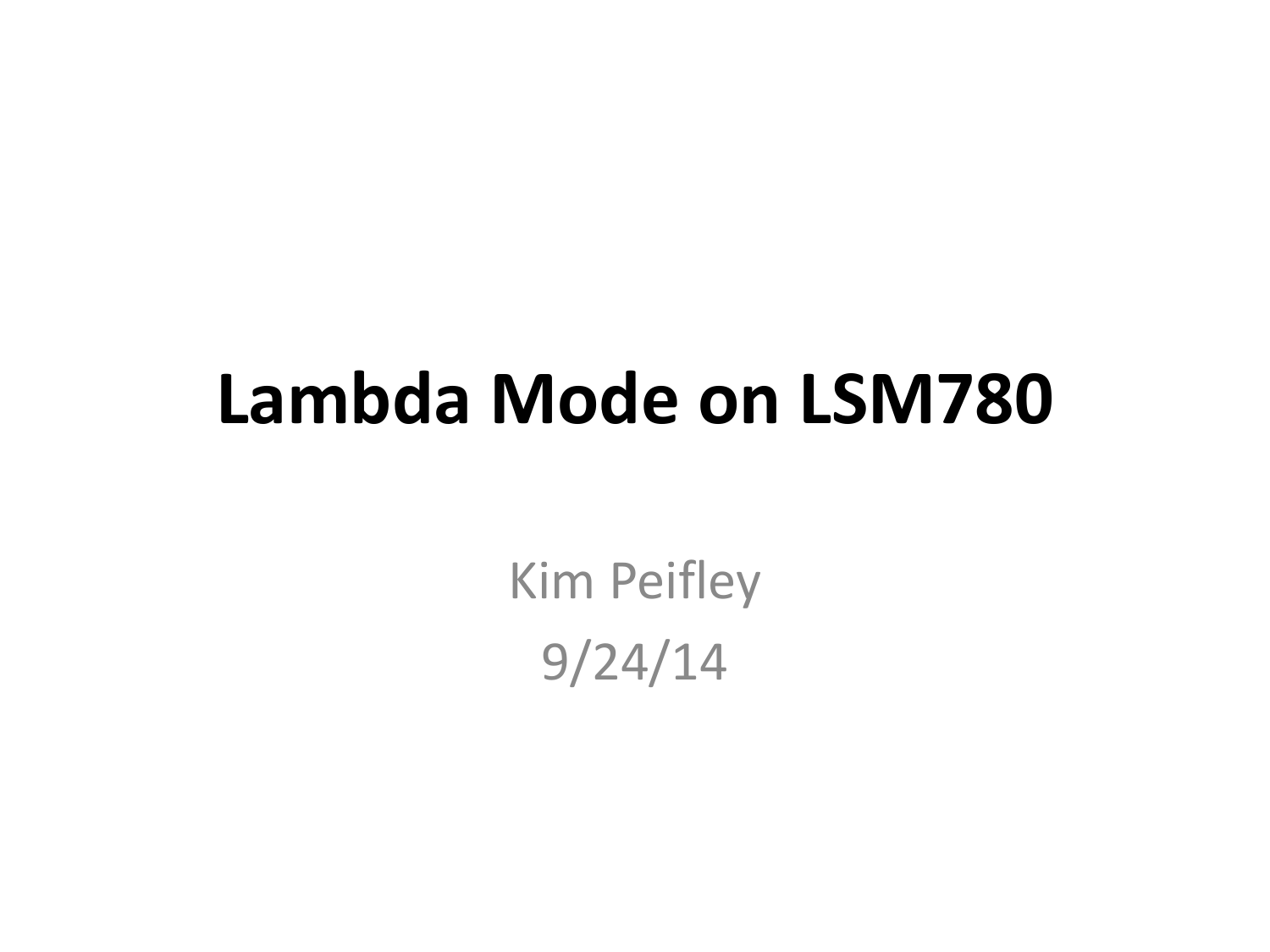**Lambda Mode is used when doing FRET. It is good for FRET pairs to determine optimal collection ranges.**

**Use one 1 light path in Lambda mode.**

**Make note of the laser power, pinhole, gain and digital offset used in LSM channel mode so you can copy them over to Lambda mode**

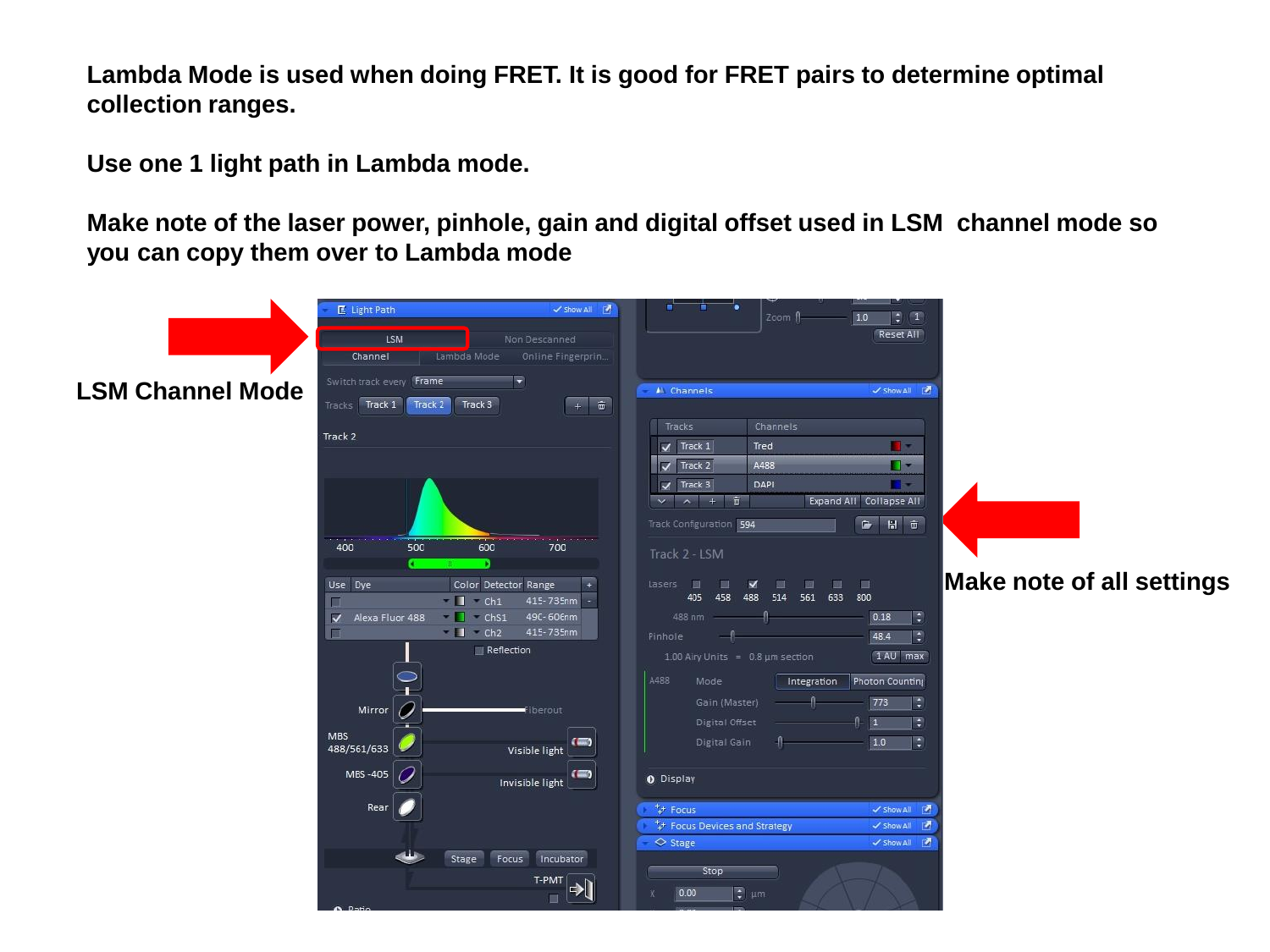- **1. Select Lambda Mode.**
- **2. Set range of emission filter. Select on both sides of the laser line in order to get an idea where brightest fluorescence is as well as range of fluorescence.**
- **3. Select Resolution. 8.9nm means it will image every 8.9nm through the range set up in Step 2.**
- **4. Set the MBS filter to the laser line you are using. In this case 488. Multiple lines in the MBS filter will block emitting light at those wavelengths. The images in the gallery corresponding to those wavelengths dimmer.**
- **5. Match LSM mode settings in laser line, laser power, pinhole, gain, digital offset and digital gain.**
- **6. Image.**

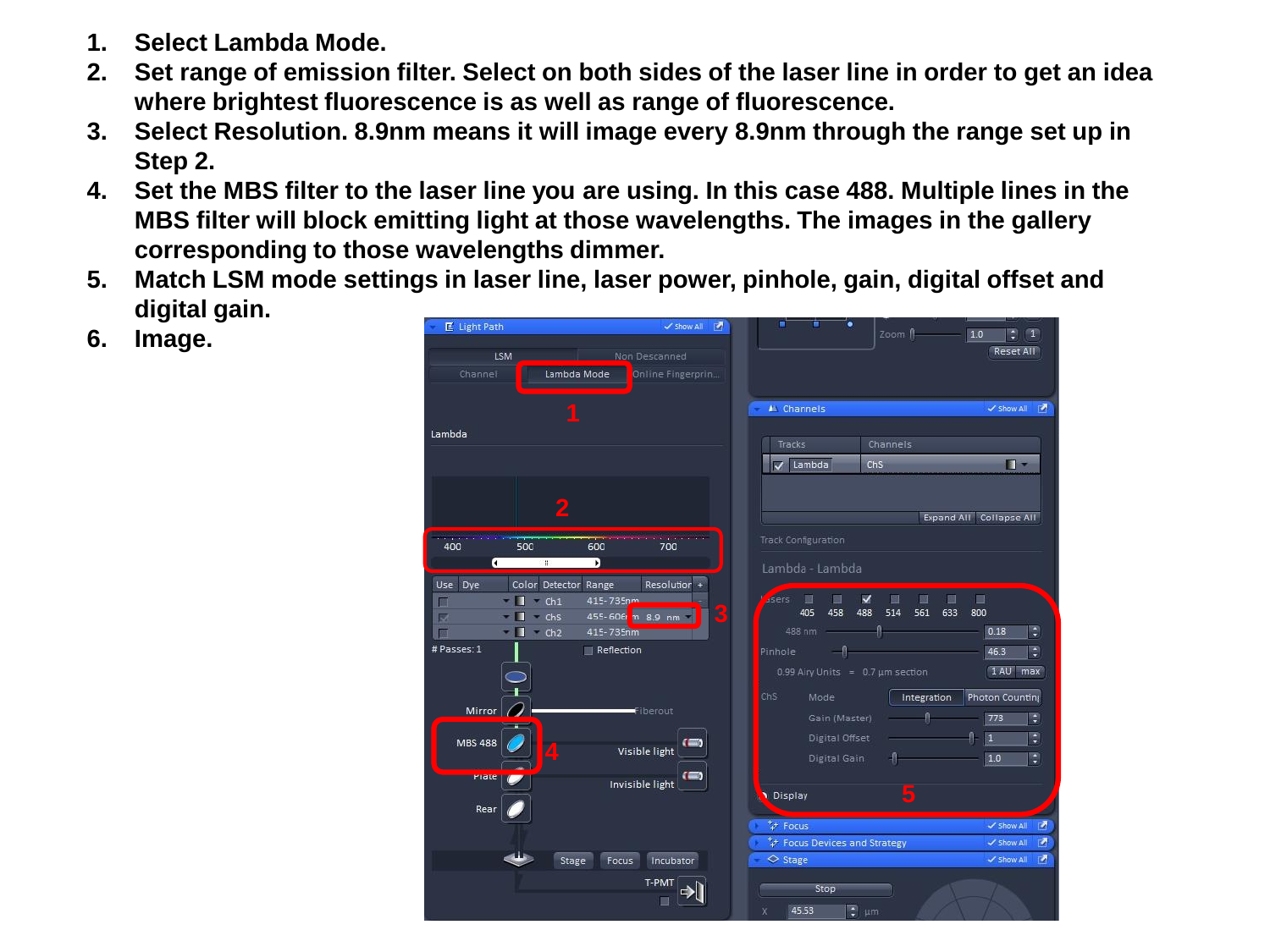- **7. Click Gallery to see each image**
- **8. Make sure the Show All box is checked**
- **9. Check the Show Text box so you will see the emission wavelength for each image.**
- **10. You may need to adjust the contrast to see the image.**

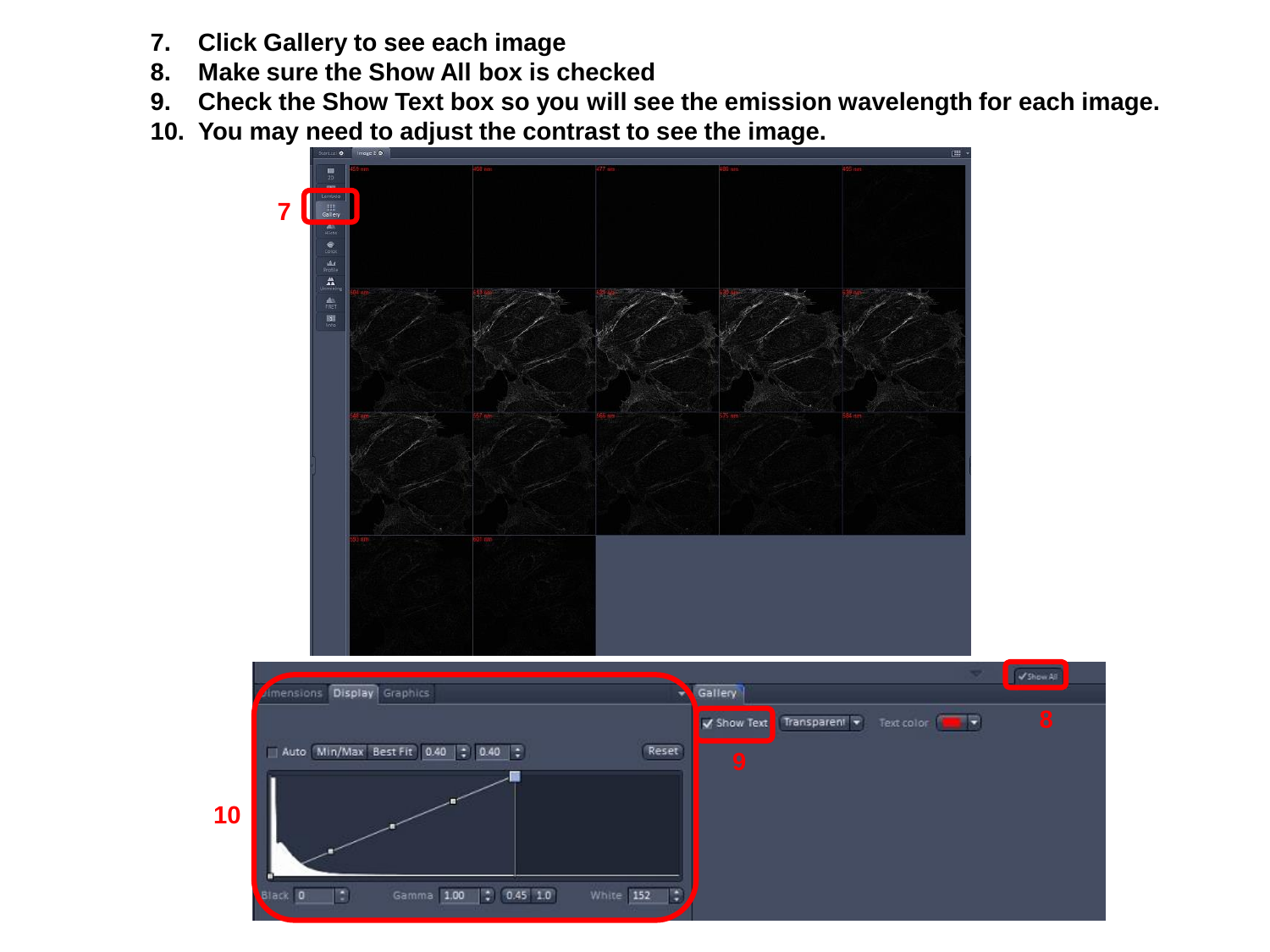- **11. Click on the Dimensions Tab.**
- **12. You will see all the channels listed.**
- **13. Hover the mouse over one to see the emission wavelength [in nm] it corresponds to. Ex 539nm.**
- **14. Make sure show all box is checked.**

|                   |                                                                           | $\overline{\mathcal{M}}$                                 | $\sqrt{\sin \omega}$ |
|-------------------|---------------------------------------------------------------------------|----------------------------------------------------------|----------------------|
| <b>Dimensions</b> | Display Graphics<br>÷                                                     | Gallery                                                  |                      |
|                   |                                                                           | Transparent v<br><b>THE R</b><br>Show Text<br>Text color | 14 <sup>°</sup>      |
| Zoom              | $\Box$<br>$\Theta$<br>$^{\circledR}$<br>55<br>$\vert \cdot \vert$<br>100% |                                                          |                      |
| Tools             | Interpolation<br>53<br>$Q_{\rm II}$<br>$Q_1$<br>o                         |                                                          |                      |
| Channels          |                                                                           |                                                          |                      |
| 12                | Single Channel 539<br>Quick Color Setup                                   |                                                          |                      |
| Palette           | Reuse S<br>Crop<br>Positio<br>Stage<br>۳                                  |                                                          |                      |
|                   |                                                                           |                                                          |                      |
|                   | 13                                                                        |                                                          |                      |
|                   |                                                                           |                                                          |                      |
|                   |                                                                           |                                                          |                      |